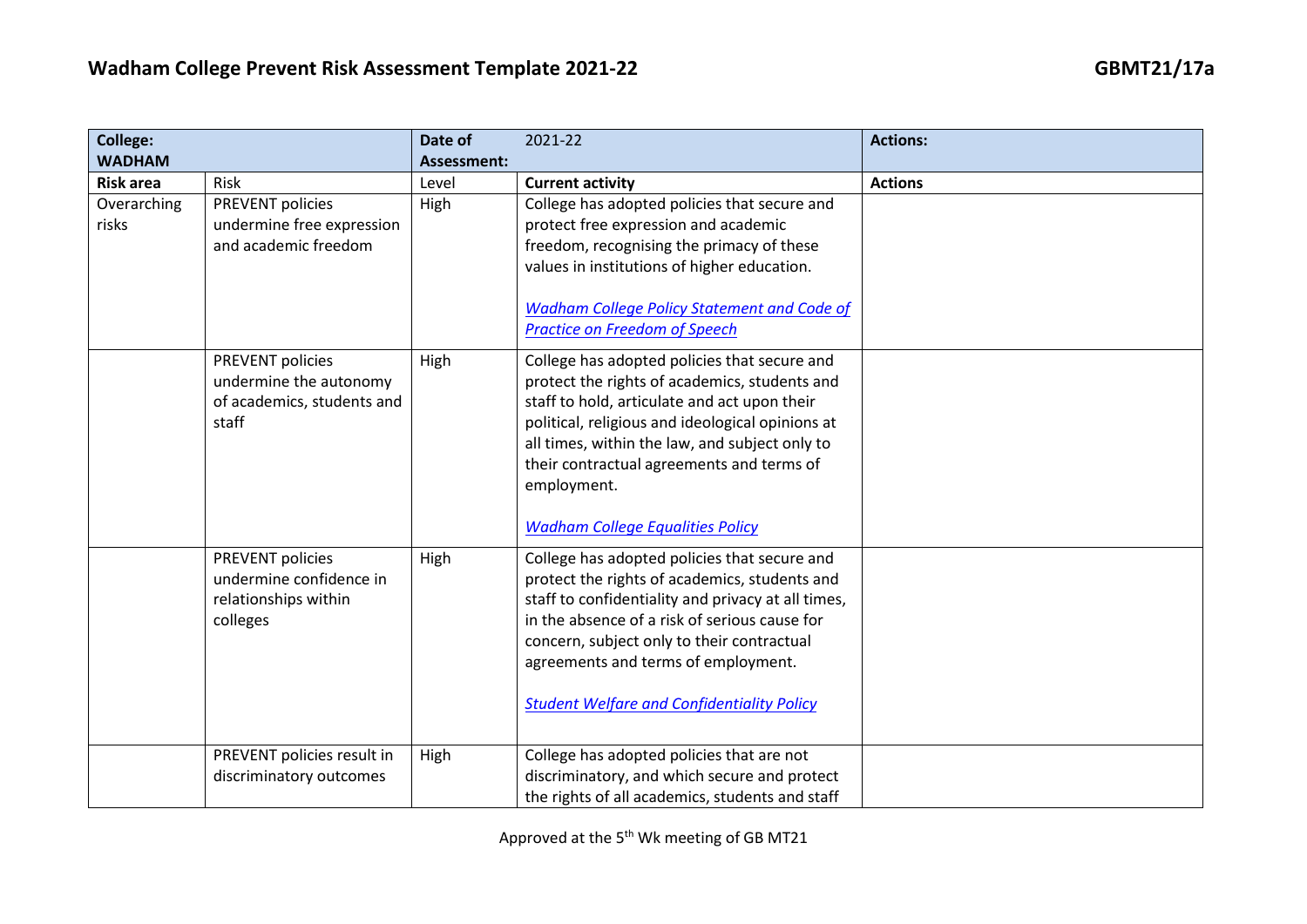| College:         |                              | Date of            | 2021-22                                              | <b>Actions:</b>                              |
|------------------|------------------------------|--------------------|------------------------------------------------------|----------------------------------------------|
| <b>WADHAM</b>    |                              | <b>Assessment:</b> |                                                      |                                              |
| <b>Risk area</b> | Risk                         | Level              | <b>Current activity</b>                              | <b>Actions</b>                               |
|                  |                              |                    | to equal treatment under the law, regardless         |                                              |
|                  |                              |                    | of racial or ethnic origin, or religious belief, and |                                              |
|                  |                              |                    | which are in the strictest accordance with the       |                                              |
|                  |                              |                    | Equality Act 2010 and with their Public Sector       |                                              |
|                  |                              |                    | <b>Equality Duty</b>                                 |                                              |
|                  |                              |                    | <b>Wadham College Equalities Policy</b>              |                                              |
|                  |                              |                    | <b>University of Oxford Equality Policy</b>          |                                              |
|                  |                              |                    | Wadham College Public Sector Equality Duty           |                                              |
|                  | PREVENT policies are not     | High               | College has adopted policies that are                |                                              |
|                  | proportionate                |                    | proportionate, noting where the risk of              |                                              |
|                  |                              |                    | individuals being drawn into terrorism is            |                                              |
|                  |                              |                    | judged to be low, and which remain subject to,       |                                              |
|                  |                              |                    | and do not undermine, existing legal rights,         |                                              |
|                  |                              |                    | including under the Education (No 2) Act 1986,       |                                              |
|                  |                              |                    | the Human Rights Act 1998, the Equality Act          |                                              |
|                  |                              |                    | 2010 and data protection legislation.                |                                              |
|                  | PREVENT training fails to    | High               | PREVENT training includes instruction in these       |                                              |
|                  | secure and protect respect   |                    | components.                                          |                                              |
|                  | for rights to free           |                    |                                                      |                                              |
|                  | expression, academic         |                    |                                                      |                                              |
|                  | freedom, autonomy,           |                    |                                                      |                                              |
|                  | confidentiality, privacy and |                    |                                                      |                                              |
|                  | equal treatment under the    |                    |                                                      |                                              |
|                  | law                          |                    |                                                      |                                              |
| Leadership       | Governing Body does not      |                    | College conducts an annual review to satisfy         | Annual meeting to review the Prevent Risk    |
| and              | assess the ongoing impact    |                    | Governing Body that Prevent policies are not         | Assessment and College Policies organised by |
| governance       | of PREVENT on the rights     |                    | undermining, remain subject to, and are              | the Warden's EA for 0th Wk of MT.            |

Approved at the 5<sup>th</sup> Wk meeting of GB MT21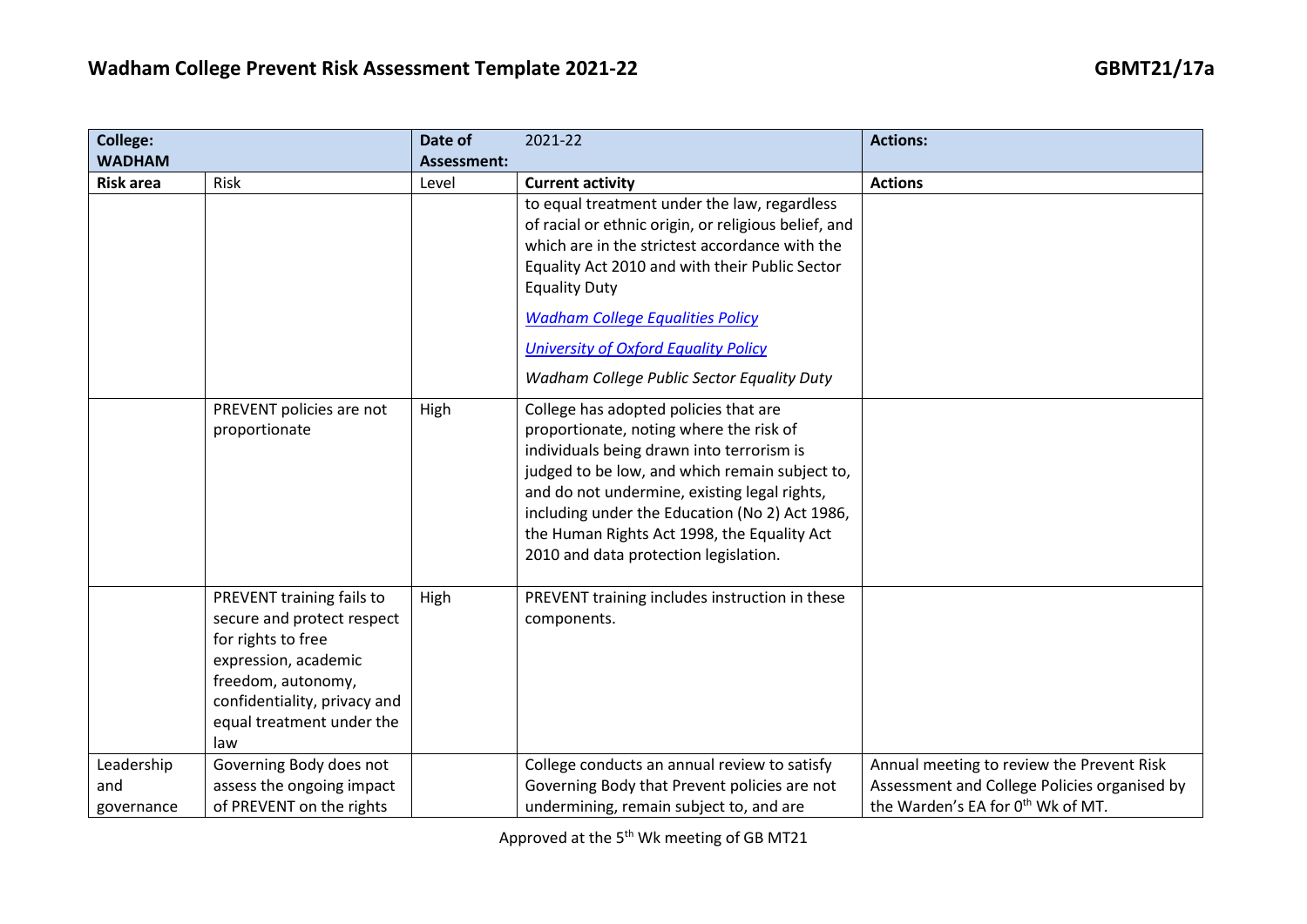| <b>College:</b>  |                                                                                                                                                    | Date of     | 2021-22                                                                                                                                                                                                                                                                | <b>Actions:</b>                                                          |
|------------------|----------------------------------------------------------------------------------------------------------------------------------------------------|-------------|------------------------------------------------------------------------------------------------------------------------------------------------------------------------------------------------------------------------------------------------------------------------|--------------------------------------------------------------------------|
| <b>WADHAM</b>    |                                                                                                                                                    | Assessment: |                                                                                                                                                                                                                                                                        |                                                                          |
| <b>Risk area</b> | Risk                                                                                                                                               | Level       | <b>Current activity</b>                                                                                                                                                                                                                                                | <b>Actions</b>                                                           |
|                  | to free expression,<br>academic freedom,<br>autonomy, confidentiality,<br>privacy and equal<br>treatment under the law                             |             | operating in manner to secure and protect the<br>rights of academics, students, staff and visiting<br>speakers under existing law, including the<br>Education (No 2) Act 1986, the Human Rights<br>Act 1998, the Equality Act 2010 and data<br>protection legislation. | Membership includes the Warden, Senior<br>Tutor, Prevent Lead, and Dean. |
|                  | <b>Compliance with PREVENT</b><br>duty is not considered at a<br>sufficiently senior or<br>expert level within the<br><b>Collegiate University</b> | Low         | A working group chaired by Lord Macdonald<br>QC worked with the University and HEFCE to<br>brief Conference of Colleges and to agree an<br>appropriate structure with HEFCE.                                                                                           |                                                                          |
|                  | Compliance with PREVENT<br>duty is not reviewed at a<br>sufficiently senior level<br>within the College                                            | High        | Compliance with PREVENT duty included in the<br>College's risk register and reviewed annually<br>by Governing Body when making the annual<br>report to HEFCE.                                                                                                          |                                                                          |
|                  | Governing Body,<br>academics, students and<br>staff do not know who has<br>primary responsibility for<br>compliance with the<br>PREVENT Duty       | High        | Governing Body has nominated Key Individuals<br>to take primary responsibility for the PREVENT<br>Duty.                                                                                                                                                                |                                                                          |
| Partnership      | External agencies, other<br>colleges and the University<br>do not know whom to<br>contact in college on<br>PREVENT enquiries.                      | High        | Governing body has nominated a College<br>PREVENT Lead.                                                                                                                                                                                                                |                                                                          |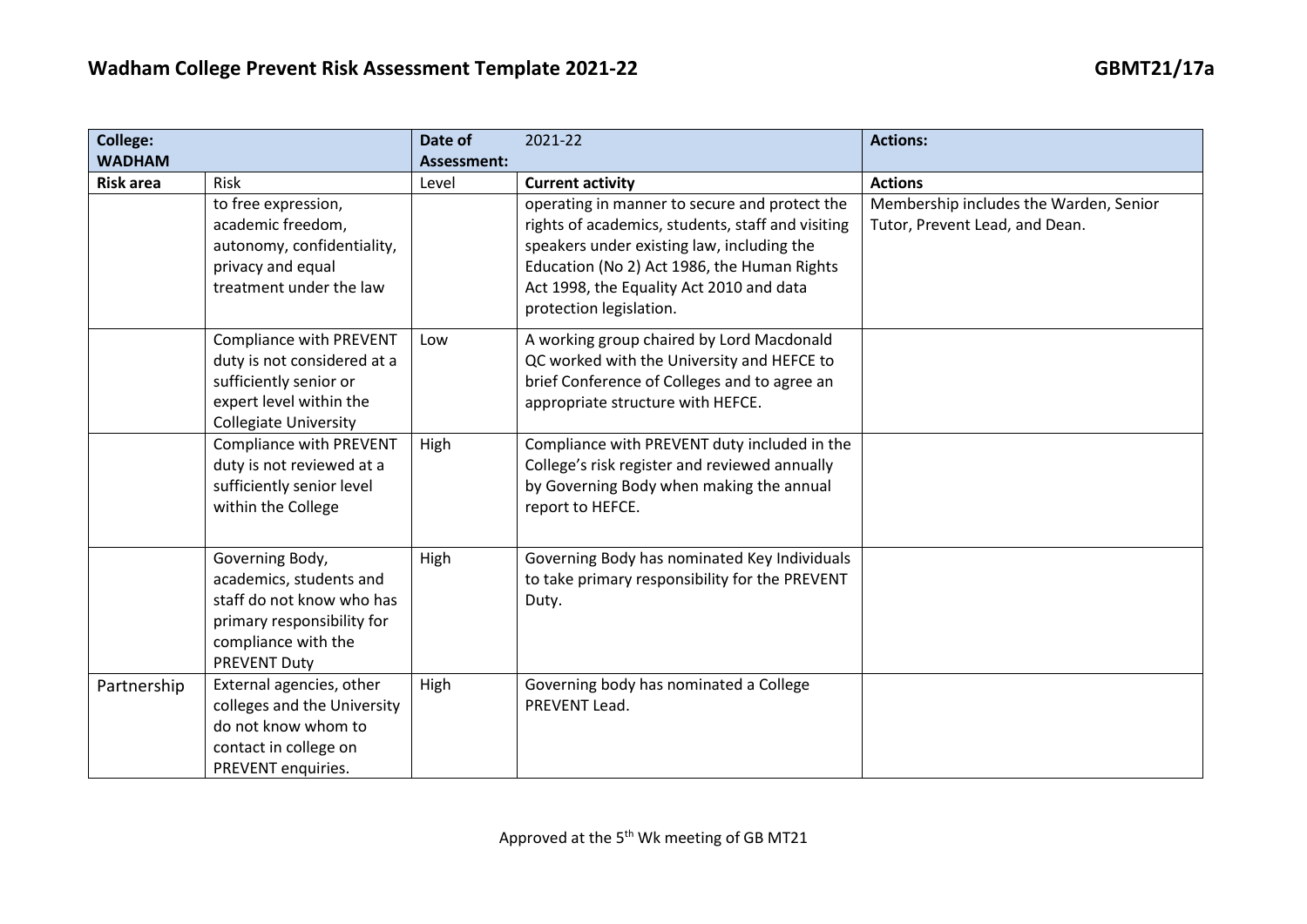| <b>College:</b>  |                                                | Date of     | 2021-22                                           | <b>Actions:</b> |
|------------------|------------------------------------------------|-------------|---------------------------------------------------|-----------------|
| <b>WADHAM</b>    |                                                | Assessment: |                                                   |                 |
| <b>Risk area</b> | Risk                                           | Level       | <b>Current activity</b>                           | <b>Actions</b>  |
|                  | College is not linked                          | High        | Where there is a risk of serious cause for        |                 |
|                  | adequately with statutory                      |             | concern, the College PREVENT Lead receives        |                 |
|                  | partners and does not                          |             | information through the University's security     |                 |
|                  | know how to share                              |             | service, or from the local PREVENT co-            |                 |
|                  | <b>PREVENT related concerns</b>                |             | ordinator                                         |                 |
|                  | and key information                            |             |                                                   |                 |
|                  | appropriately                                  |             |                                                   |                 |
|                  | Information is not                             | Medium      | Special arrangements apply to the                 |                 |
|                  | effectively shared with the                    |             | exchange of sensitive personal data               |                 |
|                  | central University or other                    |             |                                                   |                 |
|                  | colleges.                                      |             | College reviews data sharing protocols with       |                 |
|                  |                                                |             | other colleges and the University, in a manner    |                 |
|                  |                                                |             | that is consistent with data protection law and   |                 |
|                  |                                                |             | secures and protects the existing legal rights of |                 |
|                  |                                                |             | academics, students and staff, including, in the  |                 |
|                  |                                                |             | absence of serious cause for concern, to          |                 |
|                  |                                                |             | confidentiality and privacy (GDPR Working         |                 |
|                  |                                                |             | Group)                                            |                 |
|                  |                                                |             |                                                   |                 |
|                  |                                                | Medium      |                                                   |                 |
|                  | Inadequate engagement<br>and consultation with |             | The student body are included in the              |                 |
|                  |                                                |             | development of relevant policies and              |                 |
|                  | students and student                           |             | communication of these policies to students       |                 |
|                  | unions and clubs                               |             |                                                   |                 |
| Student          | Students at risk of being                      |             | College has an extensive welfare support          |                 |
| welfare and      | drawn into terrorism are                       |             | system for students.                              |                 |
| pastoral care    | not identified by college                      |             | Key Individuals include those with senior         |                 |
|                  | welfare systems                                |             | responsibility for student welfare in college.    |                 |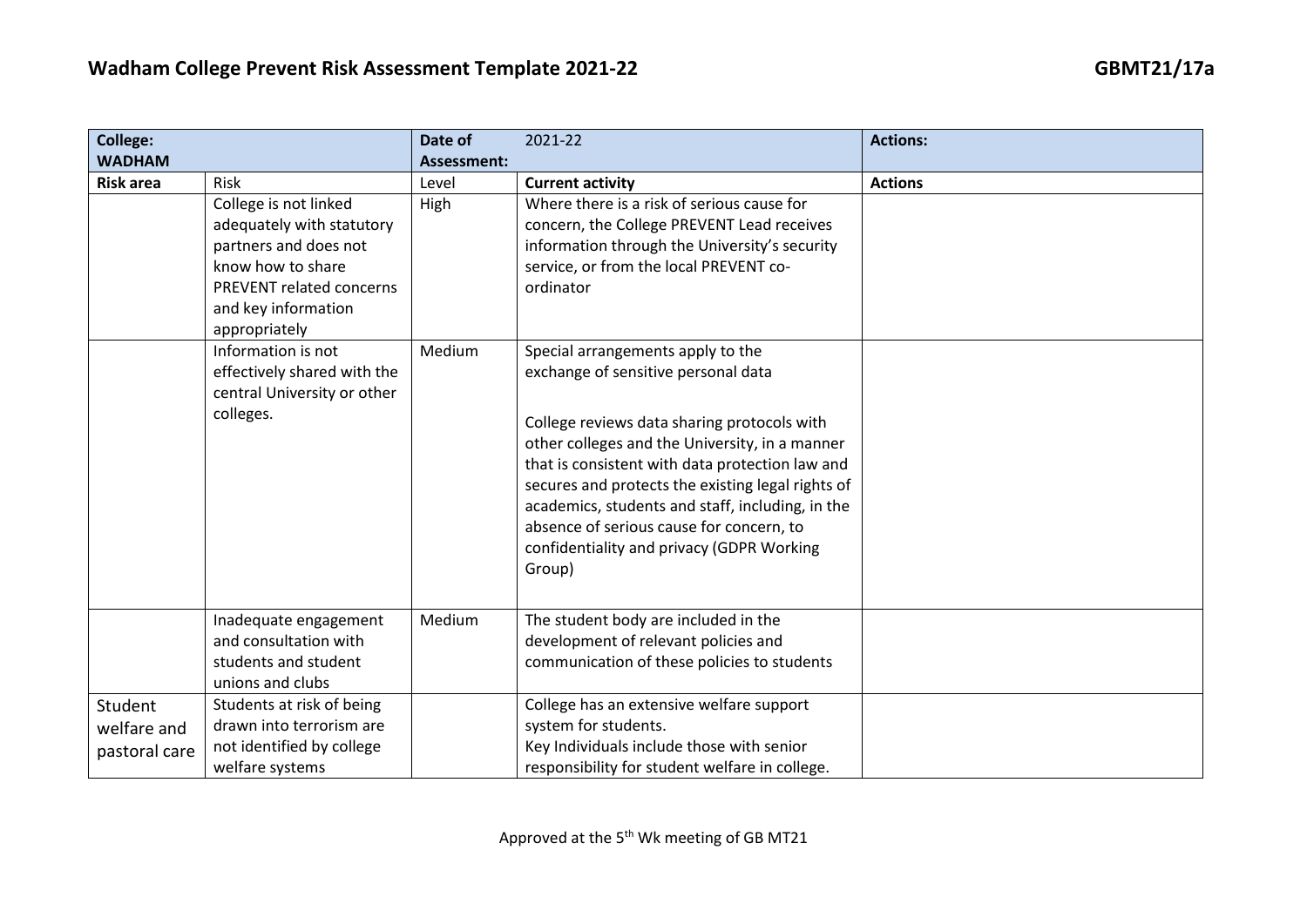| <b>College:</b>                          |                                                                                                                                       | Date of            | 2021-22                                                                                                                                                                                                                                                                                                                                                                                                                                                       | <b>Actions:</b>                                                                                                                                                                  |
|------------------------------------------|---------------------------------------------------------------------------------------------------------------------------------------|--------------------|---------------------------------------------------------------------------------------------------------------------------------------------------------------------------------------------------------------------------------------------------------------------------------------------------------------------------------------------------------------------------------------------------------------------------------------------------------------|----------------------------------------------------------------------------------------------------------------------------------------------------------------------------------|
| <b>WADHAM</b>                            |                                                                                                                                       | <b>Assessment:</b> |                                                                                                                                                                                                                                                                                                                                                                                                                                                               |                                                                                                                                                                                  |
| <b>Risk area</b>                         | Risk                                                                                                                                  | Level              | <b>Current activity</b>                                                                                                                                                                                                                                                                                                                                                                                                                                       | <b>Actions</b>                                                                                                                                                                   |
| Staff welfare<br>and pastoral<br>support | Staff at risk of being drawn<br>into terrorism are not<br>identified by college<br>welfare systems                                    |                    | Domestic Bursar has primary responsibility for<br>welfare provision to domestic and ancillary<br>staff.<br>Key Individuals include those with senior<br>responsibility for domestic and ancillary staff<br>welfare in college.                                                                                                                                                                                                                                |                                                                                                                                                                                  |
| Events and<br>venue hire                 | Arrangements to risk<br>assess events contravene<br>the college's statutory<br>duty to promote freedom<br>of speech.                  |                    | College has a Freedom of Speech policy in its<br>statutes (Part 1a+b. Construction, Application<br>and Interpretation). College's policy on<br>freedom of speech secures and protects the<br>primacy of free expression and academic<br>freedom in the context of institutions of higher<br>education.<br><b>Wadham College Policy Statement and Code of</b><br>Practice on Freedom of Speech                                                                 |                                                                                                                                                                                  |
|                                          | Students book external<br>speakers (defined as being<br>speakers external to the<br>collegiate University)<br>without risk assessment |                    | Student bookings for student external speaker<br>events are approved by a key individual, who is<br>responsible for risk assessment and for<br>implementing College's policy to secure and<br>protect the primacy of free expression within<br>the College, and for external speakers,<br>including under the Education (No 2) Act 1986<br>All student bookings are approved by a senior<br>member of College, such as the Dean<br><b>Room Booking Policy</b> | Due to the impact of Covid on in-person<br>events, students to be instructed to send<br>details on any online events that include<br>external speakers to the Dean for approval. |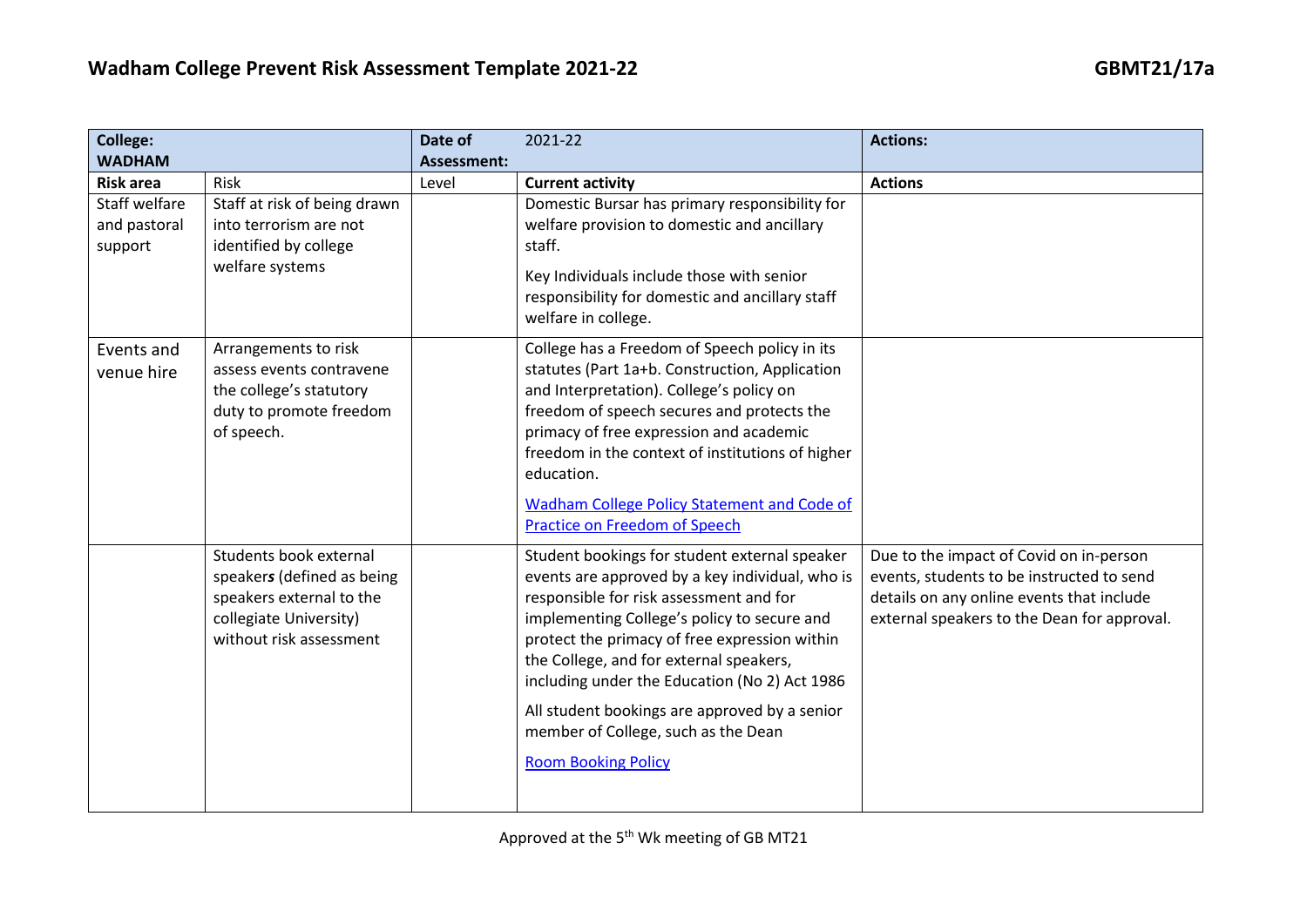| <b>College:</b>  |                                                                                                                  | Date of            | 2021-22                                                                                                                                                                                                                                                                                                                          | <b>Actions:</b> |
|------------------|------------------------------------------------------------------------------------------------------------------|--------------------|----------------------------------------------------------------------------------------------------------------------------------------------------------------------------------------------------------------------------------------------------------------------------------------------------------------------------------|-----------------|
| <b>WADHAM</b>    |                                                                                                                  | <b>Assessment:</b> |                                                                                                                                                                                                                                                                                                                                  |                 |
| <b>Risk area</b> | Risk                                                                                                             | Level              | <b>Current activity</b>                                                                                                                                                                                                                                                                                                          | <b>Actions</b>  |
|                  | Academics arrange<br>external speakers without<br>risk assessment                                                |                    | Academics are responsible for booking their<br>own events.<br>Academics are responsible for risk-assessing<br>their own events and for implementing College<br>policy to secure and protect the primacy of<br>free expression within the College, and for<br>external speakers, including under the<br>Education (No 2) Act 1986 |                 |
|                  | Conferences and summer<br>schools arrange external<br>speakers without risk<br>assessment                        |                    | Conference organisers are subject to existing<br>rules on appropriate activities.                                                                                                                                                                                                                                                |                 |
|                  | Faith facilities arrange<br>external speaker events<br>without risk assessment                                   |                    | Management and use of college faith facilities<br>reflects College policy to secure and protect<br>the primacy of free expression within the<br>College, and for external speakers, including<br>under the Education (No 2) Act 1986, and<br>equal treatment under the law                                                       |                 |
| Training         | Key Individuals do not<br>understand their duties<br>and are not aware of the<br>resources available to<br>them. |                    | Key Individuals in College receive appropriate<br>training, including rights protection training.<br>Governing Body receive suitable briefing,<br>including rights protection briefing, annually.                                                                                                                                |                 |
| IT safety        | Users of college IT systems<br>break the law                                                                     |                    | All academics, students and staff are bound by<br>the college's IT policy.<br>Users of all college IT systems to be required to<br>abide by all applicable laws and by University                                                                                                                                                |                 |

Approved at the 5<sup>th</sup> Wk meeting of GB MT21